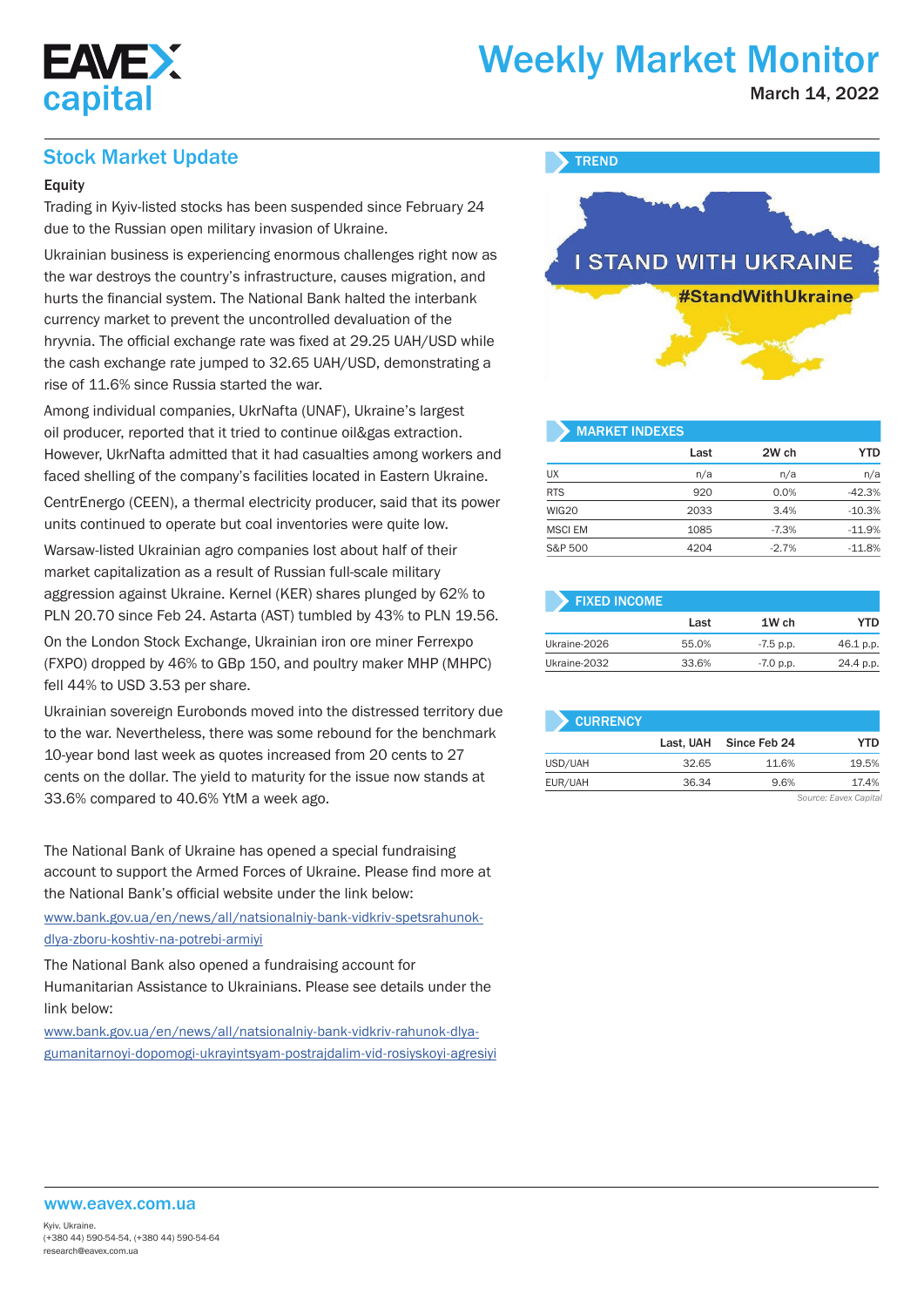

March 14, 2022

### QUOTES AND MULTIPLES

|                              | <b>Ticker</b> | Today, | Absolute performance |          | <b>MCap</b>       | EV                |            |      | P/E        |            | EV/EBITDA  |              |  |
|------------------------------|---------------|--------|----------------------|----------|-------------------|-------------------|------------|------|------------|------------|------------|--------------|--|
|                              |               | UAH*   | 1W                   | YtD      | USD <sub>mn</sub> | USD <sub>mn</sub> | Free float |      | 2020 2021E |            | 2020 2021E |              |  |
| <b>UX Index</b>              | <b>UX</b>     | n/a    | n/a                  | n/a      |                   |                   |            |      |            |            |            |              |  |
| Iron Ore Mining              |               |        |                      |          |                   |                   |            |      |            |            |            |              |  |
| Ferrexpo                     | <b>FXPO</b>   | 150    | $-45.8%$             | $-49.9%$ | 1148              | 1144              | 24.0%      | 1.8  | 1.0        | 1.3        | 0.8        | 0.5          |  |
| <b>Railcar Manufacturing</b> |               |        |                      |          |                   |                   |            |      |            |            |            |              |  |
| Kryukiv Wagon                | <b>KVBZ</b>   | n/a    | n/a                  | n/a      | n/a               | n/a               | n/a        | n/a  | n/a        | n/a        | n/a        | n/a          |  |
| <b>Specialized Machinery</b> |               |        |                      |          |                   |                   |            |      |            |            |            |              |  |
| Turboatom                    | <b>TATM</b>   | n/a    | n/a                  | n/a      | n/a               | n/a               | n/a        | n/a  | n/a        | n/a        | n/a        | n/a          |  |
| Motor Sich                   | <b>MSICH</b>  | n/a    | n/a                  | n/a      | n/a               | n/a               | n/a        | n/a  | n/a        | n/a        | n/a        | n/a          |  |
| Oil & Gas                    |               |        |                      |          |                   |                   |            |      |            |            |            |              |  |
| UkrNafta                     | <b>UNAF</b>   | n/a    | n/a                  | n/a      | n/a               | n/a               | n/a        | n/a  | n/a        | n/a        | n/a        | n/a          |  |
| Enwell Energy (ex-Regal)     | ENW           | 19.0   | $-29.8%$             | $-45.7%$ | 79                | 25                | 21.6%      | 26.4 | 8.8        | 1.0        | 0.8        | 0.4          |  |
| <b>Power Utilities</b>       |               |        |                      |          |                   |                   |            |      |            |            |            |              |  |
| Centrenergo                  | <b>CEEN</b>   | n/a    | n/a                  | n/a      | n/a               | n/a               | n/a        | n/a  | n/a        | n/a        | n/a        | n/a          |  |
| Donbasenergo                 | <b>DOEN</b>   | n/a    | n/a                  | n/a      | n/a               | n/a               | n/a        | n/a  | n/a        | n/a        | n/a        | n/a          |  |
| Consumer                     |               |        |                      |          |                   |                   |            |      |            |            |            |              |  |
| MHP                          | <b>MHPC</b>   | 3.53   | $-44.0%$             | $-47.9%$ | 373               | 1664              | 32.5%      | neg  | 1.3        | 4.9        | 2.7        | 0.7          |  |
| Kernel                       | <b>KER</b>    | 20.70  | $-61.9%$             | $-64.7%$ | 377               | 1213              | 61.8%      | 0.7  | 0.9        | 1.3        | 1.5        | 0.2          |  |
| Astarta                      | <b>AST</b>    | 19.56  | $-42.6%$             | $-53.9%$ | 112               | 286               | 37.0%      | 13.5 | 10.6       | 2.4        | 2.1        | 0.6          |  |
| Agroton                      | <b>AGT</b>    | 5.18   | $-26.0%$             | $-23.8%$ | 26                | $\mathbf{1}$      | 25.0%      | 2.2  | 2.0        | 0.0        | 0.0        | 0.0          |  |
| <b>Banks</b>                 |               |        |                      |          |                   |                   |            |      |            | Price/Book |            | Price/Assets |  |
| Raiffeisen Bank Aval         | <b>BAVL</b>   | n/a    | n/a                  | n/a      | n/a               | n/a               | n/a        | n/a  | n/a        | n/a        | n/a        | n/a          |  |

 *Source: UX. PFTS. LSE. WSE. Eavex Research* 

*\* companies listed abroad are in traded currency*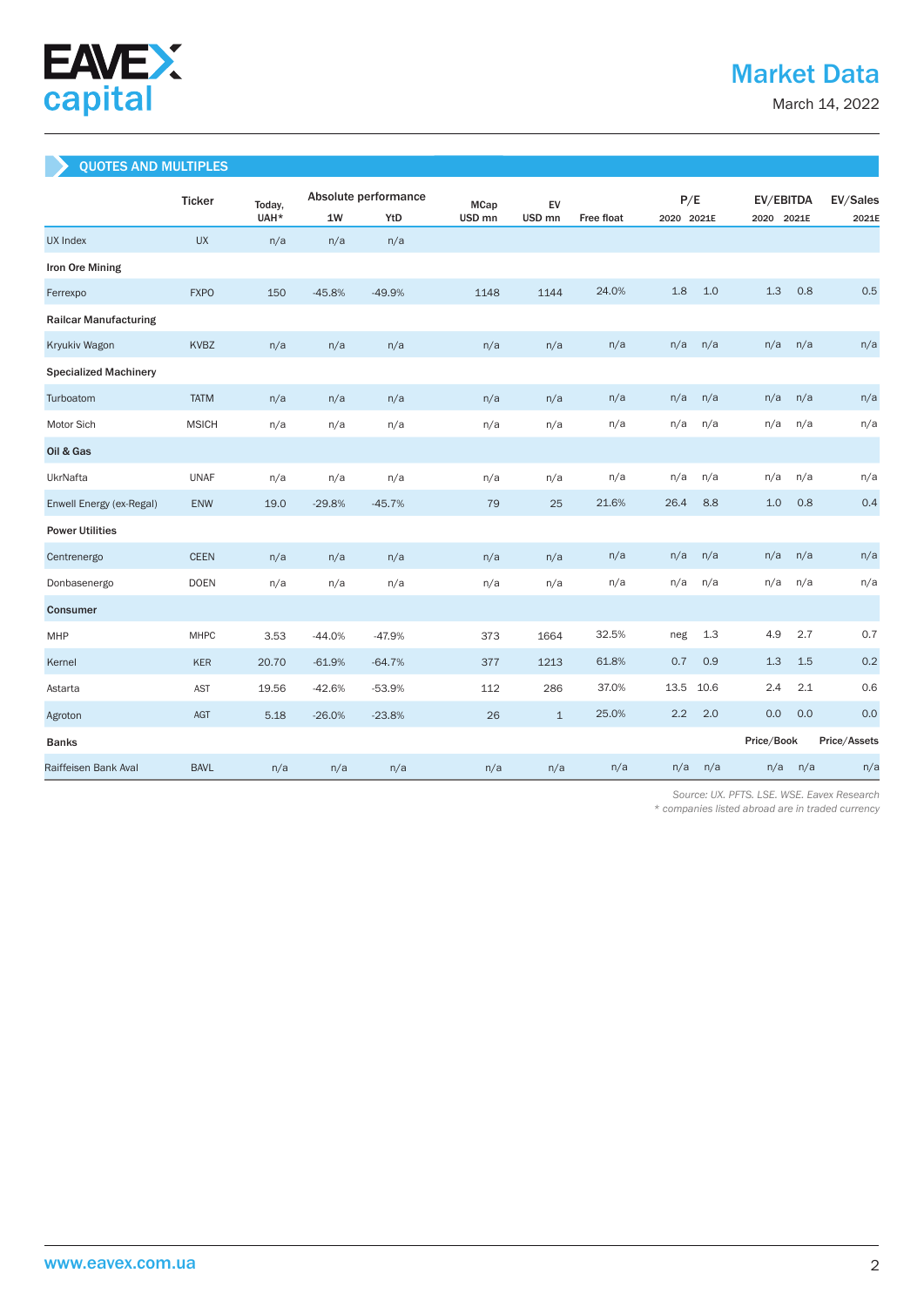

# Market Data

March 14, 2022

#### MAIN FINANCIAL FORECASTS, USD mn

|                              |              | <b>Net Sales</b> |                     | <b>EBITDA</b> |                |                     | <b>EBITDA</b> margin |           |       | <b>Net Profit</b>   |                |                   | Net Profit margin |                         |         |         |
|------------------------------|--------------|------------------|---------------------|---------------|----------------|---------------------|----------------------|-----------|-------|---------------------|----------------|-------------------|-------------------|-------------------------|---------|---------|
|                              |              | 2019             | 2020                | 2021E         | 2019           | 2020                | 2021E                | 2019 2020 |       | 2021E               | 2019           | 2020              | 2021E             | 2019                    | 2020    | 2021E   |
| <b>Iron Ore Mining</b>       |              |                  |                     |               |                |                     |                      |           |       |                     |                |                   |                   |                         |         |         |
| Ferrexpo                     | <b>FXPO</b>  | 1507             | 1700                | 2300          | 586            | 859                 | 1.450                | 38.9%     | 50.5% | 63.0%               | 403            | 635               | 1.100             | 26.7%                   | 37.4%   | 47.8%   |
| <b>Railcar Manufacturing</b> |              |                  |                     |               |                |                     |                      |           |       |                     |                |                   |                   |                         |         |         |
| Kryukiv Wagon                | <b>KVBZ</b>  | 292              | 223                 | 192           | 38             | 13                  | 10                   | 13.0%     | 5.9%  | 5.2%                | 31             | 9                 | 5                 | 10.5%                   | 3.8%    | 2.7%    |
| <b>Specialized Machinery</b> |              |                  |                     |               |                |                     |                      |           |       |                     |                |                   |                   |                         |         |         |
| Turboatom                    | <b>TATM</b>  | 110              | 105                 | 52            | 49             | 52                  | 21                   | 45.0%     | 49.1% | 40.7%               | 12             | 8                 | 3                 | 11.1%                   | 8.0%    | 6.0%    |
| Motor Sich                   | <b>MSICH</b> | 358              | 353                 | 338           | 19             | 102                 | 90                   | 5.2%      | 29.1% | 26.5%               | $-14$          | 32                | 23                | $-3.8%$                 | 8.9%    | 6.9%    |
| Oil & Gas                    |              |                  |                     |               |                |                     |                      |           |       |                     |                |                   |                   |                         |         |         |
| Ukrnafta                     | <b>UNAF</b>  | 1098             | 1319                | 1286          | $-115$         | 320                 | 291                  | $-10.5%$  | 24.3% | 22.6%               | $-158$         | 158               | 186               | $-14.4%$                | 12.0%   | 14.4%   |
| Regal Petroleum              | <b>RPT</b>   | 50               | 55                  | 62            | 22             | 26                  | 30                   | 44.0%     | 47.3% | 48.4%               | 10             | 3                 | 9                 | 20.0%                   | 5.5%    | 14.5%   |
| <b>Electric Utilities</b>    |              |                  |                     |               |                |                     |                      |           |       |                     |                |                   |                   |                         |         |         |
| Centrenergo                  | <b>CEEN</b>  | 589              | 764                 | 513           | $-69$          | 17                  | $-12$                | $-11.7%$  | 2.2%  | $-2.3%$             | $-77$          | $\overline{2}$    | -31               | $-13.1%$                | 0.3%    | $-6.0%$ |
| Donbasenergo                 | <b>DOEN</b>  | 249              | 256                 | 258           | 8              | $\overline{9}$      | $-1$                 | 3.1%      | 3.3%  | $-0.6%$             | $-3$           | $\mathbf{1}$      | $-8$              | $-1.1%$                 | 0.4%    | $-3.0%$ |
| Consumer                     |              |                  |                     |               |                |                     |                      |           |       |                     |                |                   |                   |                         |         |         |
| <b>MHP</b>                   | <b>MHPC</b>  | 2056             | 1911                | 2236          | 376            | 340                 | 620                  | 18.3%     | 17.8% | 27.7%               | 215            | $-133$            | 290               | 10.5%                   | $-7.0%$ | 13.0%   |
| Kernel (FY19, FY20, FY21)    | <b>KER</b>   | 4107             | 5647                | 5082          | 443            | 929                 | 836                  | 10.8%     | 16.5% | 16.5%               | 118            | 513               | 410               | 2.9%                    | 9.1%    | 8.1%    |
| Astarta                      | <b>AST</b>   | 497              | 484                 | 517           | 86             | 122                 | 136                  | 17.4%     | 25.1% | 26.3%               | $\overline{2}$ | 8                 | 11                | 0.4%                    | 1.7%    | 2.0%    |
| Agroton                      | AGT          | 54               | 68                  | 74            | $\overline{2}$ | 33                  | 31                   | 4.1%      | 48.2% | 41.3%               | 5              | 12                | 13                | 9.5%                    | 17.4%   | 17.4%   |
| <b>Banks</b>                 |              |                  | <b>Total Assets</b> |               |                | <b>Total Equity</b> |                      |           |       | <b>Total Income</b> |                | <b>Net Profit</b> |                   | <b>Return on Equity</b> |         |         |
| Raiffeisen Bank Aval         | <b>BAVL</b>  | 3495             | 3795                | 4216          | 550            | 456                 | 516                  | 280       | 271   | 260                 | 185            | 151               | 178               | 33.6%                   | 33.2%   | 34.5%   |

 *Source: Eavex Research*